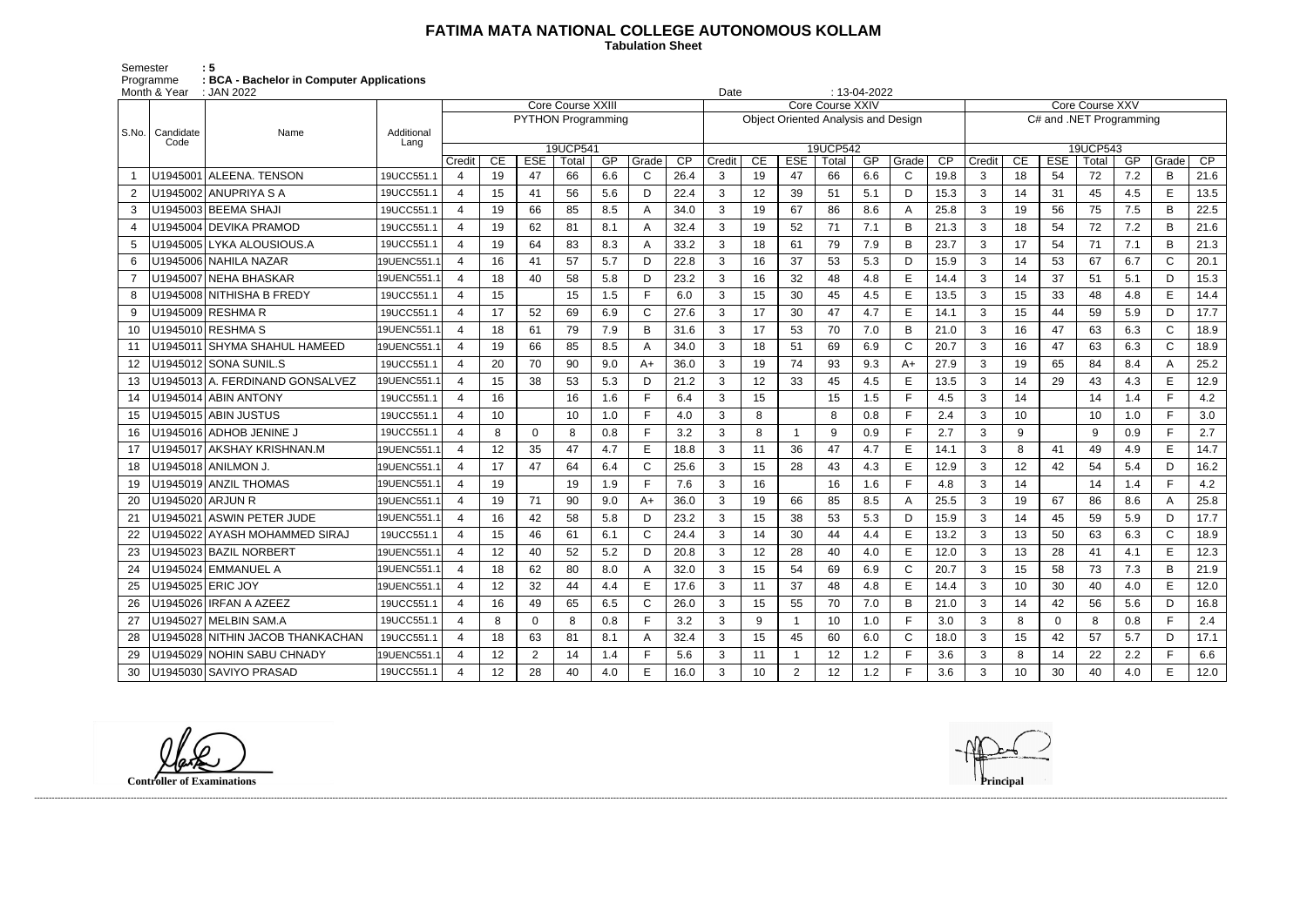|                  |                          |                                  |                    | Core Course XXVI      |                 |                  |             |                  |             |            | <b>Core Course XXVII</b>   |                 |                  |             |           |                        |            | <b>Core Course</b>       |                 |            |             |                  |            |            |  |  |
|------------------|--------------------------|----------------------------------|--------------------|-----------------------|-----------------|------------------|-------------|------------------|-------------|------------|----------------------------|-----------------|------------------|-------------|-----------|------------------------|------------|--------------------------|-----------------|------------|-------------|------------------|------------|------------|--|--|
|                  |                          |                                  |                    | Software Lab 8-PYTHON |                 |                  |             |                  |             |            | Software Lab 9-C# and .NET |                 |                  |             |           |                        |            | Seminar                  |                 |            |             |                  |            |            |  |  |
| $ $ S.No.        | Candidate<br>Code        | Name                             | Additional<br>Lang |                       |                 |                  |             |                  |             |            |                            |                 |                  |             |           |                        |            |                          |                 |            |             |                  |            |            |  |  |
|                  |                          |                                  |                    |                       |                 |                  | 19UCP544    |                  |             |            |                            |                 |                  | 19UCP545    |           |                        |            |                          |                 |            | 19UCP546    |                  |            |            |  |  |
|                  |                          | U1945001 ALEENA, TENSON          | 19UCC551.1         | Credit<br>3           | <b>CE</b><br>20 | <b>ESE</b><br>71 | Total<br>91 | <b>GP</b><br>9.1 | Grade<br>A+ | CP<br>27.3 | Credit<br>3                | <b>CE</b><br>20 | <b>ESE</b><br>70 | Total<br>90 | GP<br>9.0 | Grade<br>$A+$          | CP<br>27.0 | Credit<br>$\overline{2}$ | <b>CE</b><br>86 | <b>ESE</b> | Total<br>86 | <b>GP</b><br>8.6 | Grade<br>A | CP<br>17.2 |  |  |
| 2                |                          | U1945002 ANUPRIYA S A            | 19UCC551.1         | 3                     | 19              | 69               | 88          | 8.8              | Α           | 26.4       | 3                          | 19              | 74               | 93          | 9.3       | A+                     | 27.9       | $\overline{2}$           | 94              |            | 94          | 9.4              | $A+$       | 18.8       |  |  |
| 3                |                          | U1945003 BEEMA SHAJI             | 19UCC551.1         | 3                     | 20              | 75               | 95          | 9.5              | A+          | 28.5       | 3                          | 20              | 69               | 89          | 8.9       | A                      | 26.7       | $\overline{2}$           | 96              |            | 96          | 9.6              | A+         | 19.2       |  |  |
| $\boldsymbol{4}$ |                          | U1945004 DEVIKA PRAMOD           | 19UCC551.1         | 3                     | 20              | 76               | 96          | 9.6              | $A+$        | 28.8       | 3                          | 20              | 76               | 96          | 9.6       | $A+$                   | 28.8       | $\overline{2}$           | 93              |            | 93          | 9.3              | A+         | 18.6       |  |  |
| 5                |                          | U1945005 LYKA ALOUSIOUS.A        | 19UCC551.1         | 3                     | 20              | 73               | 93          | 9.3              | $A+$        | 27.9       | 3                          | 20              | 69               | 89          | 8.9       | A                      | 26.7       | $\overline{2}$           | 94              |            | 94          | 9.4              | A+         | 18.8       |  |  |
| 6                |                          | U1945006 NAHILA NAZAR            | 19UENC551.1        | 3                     | 18              | 70               | 88          | 8.8              |             | 26.4       | 3                          | 18              | 70               | 88          | 8.8       | A                      | 26.4       | $\overline{2}$           | 82              |            | 82          | 8.2              | A          | 16.4       |  |  |
| $\overline{7}$   |                          | U1945007 NEHA BHASKAR            | 19UENC551.1        | 3                     | 18              | 76               | 94          | 9.4              | A+          | 28.2       | 3                          | 18              | 69               | 87          | 8.7       | A                      | 26.1       | $\overline{2}$           | 80              |            | 80          | 8.0              | A          | 16.0       |  |  |
| 8                |                          | U1945008 NITHISHA B FREDY        | 19UCC551.1         | 3                     | 18              | 69               | 87          | 8.7              | Α           | 26.1       | 3                          | 18              | 72               | 90          | 9.0       | A+                     | 27.0       | $\overline{2}$           | 90              |            | 90          | 9.0              | $A+$       | 18.0       |  |  |
| 9                |                          | U1945009 RESHMA R                | 19UCC551.1         | 3                     | 19              | 71               | 90          | 9.0              | $A+$        | 27.0       | 3                          | 19              | 69               | 88          | 8.8       | A                      | 26.4       | $\overline{2}$           | 80              |            | 80          | 8.0              | A          | 16.0       |  |  |
| 10               |                          | U1945010 RESHMA S                | 19UENC551.1        | 3                     | 19              | 77               | 96          | 9.6              | $A+$        | 28.8       | 3                          | 19              | 69               | 88          | 8.8       | A                      | 26.4       | $\overline{2}$           | 87              |            | 87          | 8.7              | A          | 17.4       |  |  |
| 11               |                          | U1945011 SHYMA SHAHUL HAMEED     | 19UENC551.1        | 3                     | 19              | 78               | 97          | 9.7              | $A+$        | 29.1       | 3                          | 19              | 78               | 97          | 9.7       | $A+$                   | 29.1       | $\overline{2}$           | 95              |            | 95          | 9.5              | A+         | 19.0       |  |  |
| 12 <sup>°</sup>  |                          | U1945012 SONA SUNIL.S            | 19UCC551.1         | 3                     | 20              | 78               | 98          | 9.8              | A+          | 29.4       | 3                          | 20              | 71               | 91          | 9.1       | A+                     | 27.3       | $\overline{2}$           | 90              |            | 90          | 9.0              | A+         | 18.0       |  |  |
| 13               |                          | U1945013 A. FERDINAND GONSALVEZ  | 19UENC551.1        | 3                     | 15              | 72               | 87          | 8.7              | A           | 26.1       | 3                          | 16              | 72               | 88          | 8.8       | A                      | 26.4       | $\overline{2}$           | 86              |            | 86          | 8.6              | A          | 17.2       |  |  |
| 14               |                          | U1945014 ABIN ANTONY             | 19UCC551.1         | 3                     | 17              | 48               | 65          | 6.5              | С           | 19.5       | 3                          | 17              | 69               | 86          | 8.6       | A                      | 25.8       | $\overline{2}$           | 83              |            | 83          | 8.3              | A          | 16.6       |  |  |
| 15               |                          | U1945015 ABIN JUSTUS             | 19UCC551.1         | 3                     | 14              | 56               | 70          | 7.0              | B           | 21.0       | 3                          | 15              | 49               | 64          | 6.4       | C                      | 19.2       | $\overline{2}$           | 57              |            | 57          | 5.7              | D          | 11.4       |  |  |
| 16               |                          | U1945016 ADHOB JENINE J          | 19UCC551.1         | 3                     | 14              | 64               | 78          | 7.8              | B           | 23.4       | 3                          | 15              | Ab               | 15          | 1.5       | F                      | 4.5        | $\overline{2}$           | 40              |            | 40          | 4.0              | E.         | 8.0        |  |  |
| 17               |                          | U1945017 AKSHAY KRISHNAN.M       | 19UENC551.1        | 3                     | 18              | 72               | 90          | 9.0              | A+          | 27.0       | 3                          | 18              | 72               | 90          | 9.0       | A+                     | 27.0       | $\overline{2}$           | 82              |            | 82          | 8.2              | A          | 16.4       |  |  |
| 18               |                          | U1945018 ANILMON J.              | 19UENC551.1        | 3                     | 19              | 69               | 88          | 8.8              | Α           | 26.4       | 3                          | 19              | 74               | 93          | 9.3       | $A+$                   | 27.9       | $\overline{2}$           | 86              |            | 86          | 8.6              | A          | 17.2       |  |  |
| 19               |                          | U1945019 ANZIL THOMAS            | 19UENC551.1        | 3                     | 20              | 76               | 96          | 9.6              | $A+$        | 28.8       | 3                          | 20              | 71               | 91          | 9.1       | $A+$                   | 27.3       | $\overline{2}$           | 99              |            | 99          | 9.9              | A+         | 19.8       |  |  |
| 20               | U1945020 ARJUN R         |                                  | 19UENC551.1        | 3                     | 20              | 77               | 97          | 9.7              | A+          | 29.1       | 3                          | 20              | 77               | 97          | 9.7       | $A+$                   | 29.1       | $\overline{2}$           | 95              |            | 95          | 9.5              | A+         | 19.0       |  |  |
| 21               |                          | U1945021 ASWIN PETER JUDE        | 19UENC551.1        | 3                     | 19              | 75               | 94          | 9.4              | $A+$        | 28.2       | 3                          | 19              | 75               | 94          | 9.4       | $A+$                   | 28.2       | $\overline{2}$           | 85              |            | 85          | 8.5              | A          | 17.0       |  |  |
| 22               |                          | U1945022 AYASH MOHAMMED SIRAJ    | 19UCC551.1         | 3                     | 19              | 77               | 96          | 9.6              | A+          | 28.8       | 3                          | 19              | 78               | 97          | 9.7       | A+                     | 29.1       | $\overline{2}$           | 91              |            | 91          | 9.1              | A+         | 18.2       |  |  |
| 23               |                          | U1945023 BAZIL NORBERT           | 19UENC551.1        | 3                     | 16              | 72               | 88          | 8.8              | Α           | 26.4       | 3                          | 17              | 71               | 88          | 8.8       | A                      | 26.4       | $\overline{2}$           | 83              |            | 83          | 8.3              | A          | 16.6       |  |  |
| 24               |                          | U1945024 EMMANUEL A              | 19UENC551.1        | 3                     | 18              | 74               | 92          | 9.2              | A+          | 27.6       | 3                          | 18              | 76               | 94          | 9.4       | $A+$                   | 28.2       | $\overline{2}$           | 87              |            | 87          | 8.7              | A          | 17.4       |  |  |
|                  | 25   U1945025   ERIC JOY |                                  | 19UENC551.1        | 3                     | 16              | 62               | 78          | 7.8              | R           | 23.4       | $\mathcal{R}$              | 17<br>. .       | 72               | 89          | 8.9       | $\Delta$<br>$\sqrt{ }$ | 26.7       | $\overline{2}$           | 80              |            | 80          | 8.0              | $\sqrt{ }$ | 16.0       |  |  |
| 26               |                          | U1945026 IRFAN A AZEEZ           | 19UCC551.1         | 3                     | 18              | 71               | 89          | 8.9              | A           | 26.7       | 3                          | 18              | 72               | 90          | 9.0       | $A+$                   | 27.0       | $\overline{2}$           | 88              |            | 88          | 8.8              | A          | 17.6       |  |  |
| 27               |                          | U1945027 MELBIN SAM.A            | 19UCC551.1         | 3                     | 15              | 67               | 82          | 8.2              | A           | 24.6       | 3                          | 16              | Ab               | 16          | 1.6       | F                      | 4.8        | $\overline{2}$           | 40              |            | 40          | 4.0              | E          | 8.0        |  |  |
| 28               |                          | U1945028 NITHIN JACOB THANKACHAN | 19UCC551.1         | 3                     | 18              | 71               | 89          | 8.9              | A           | 26.7       | 3                          | 18              | 78               | 96          | 9.6       | A+                     | 28.8       | $\overline{2}$           | 92              |            | 92          | 9.2              | A+         | 18.4       |  |  |
| 29               |                          | U1945029 NOHIN SABU CHNADY       | 19UENC551.1        | 3                     | 16              | 47               | 63          | 6.3              | C           | 18.9       | 3                          | 16              | 66               | 82          | 8.2       | A                      | 24.6       | $\overline{2}$           | 79              |            | 79          | 7.9              | B          | 15.8       |  |  |
| 30               |                          | U1945030 SAVIYO PRASAD           | 19UCC551.1         | 3                     | 17              | 49               | 66          | 6.6              | C           | 19.8       | 3 <sup>1</sup>             | 17              | 62               | 79          | 7.9       | B                      | 23.7       | $\overline{2}$           | 81              |            | 81          | 8.1              | A          | 16.2       |  |  |

lak **Controller of Examinations Principal**

------------------------------------------------------------------------------------------------------------------------------------------------------------------------------------------------------------------------------------------------------------------------------------------------------------------------------------------------------------------------------------------------------------------------